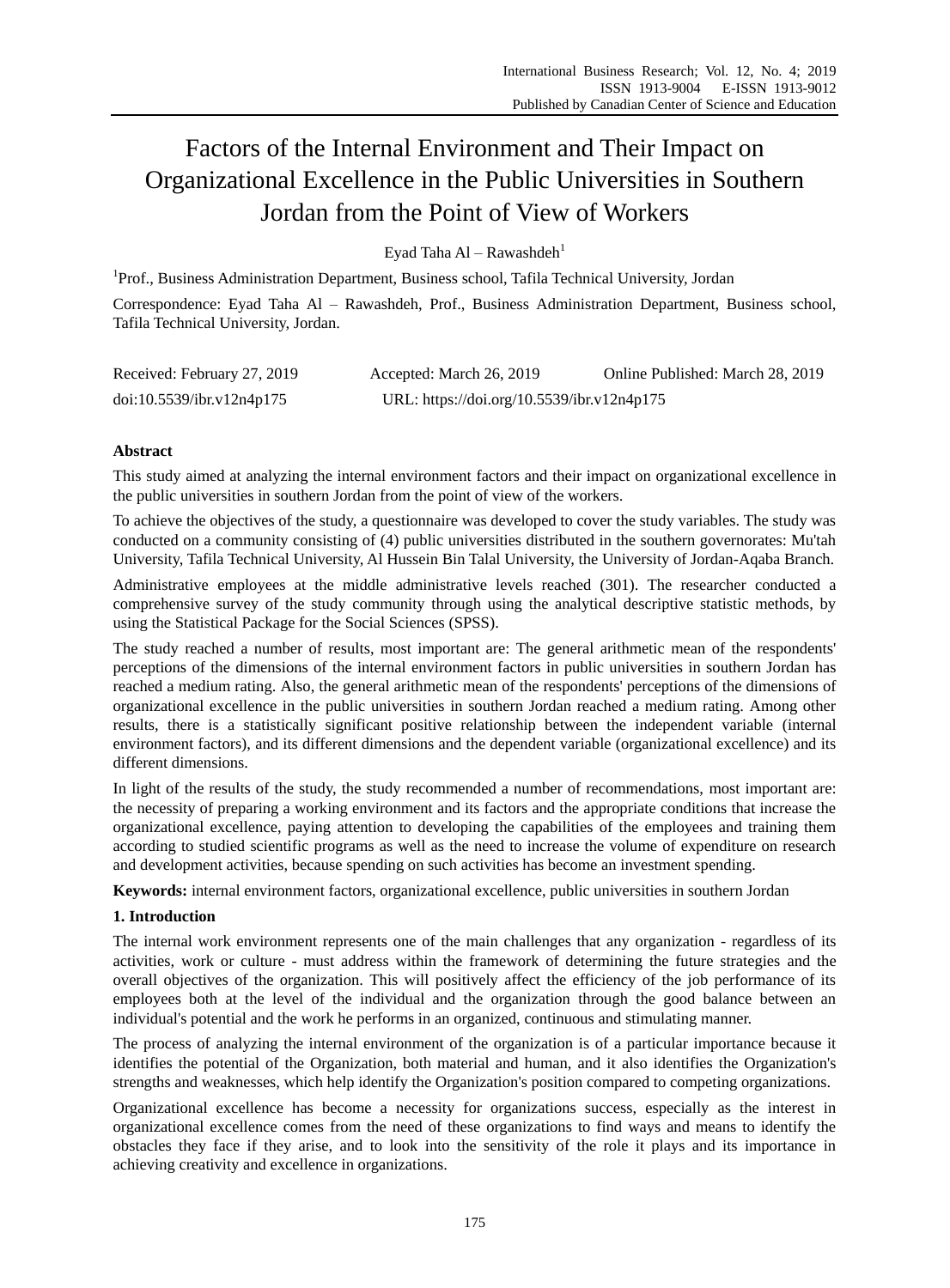## *1.1 The Study's Problem*

The internal environment is the group of human, material and moral elements within the organization that interact with each other in order to achieve the production that the Organization presents to the market, and it is working towards achieving the goals for which it has been established. Management has the ability to control the internal environment. The internal environment is represented in the cultural level of the organization.

In order to illustrate the problem of study more clearly, the following question should be asked:

Do the factors of the internal environment of the organization have an impact on organizational excellence?

## *1.2 The Objectives of the Study*

The research aims at achieving the following:

1- Present an appropriate theoretical framework that illustrates the impact of internal environmental factors in organizational excellence.

2- Present recommendations and proposals to decision-makers aimed at enhancing the excellence of the universities of the research.

3- Determine the relationship and impact between the internal environment and excellence in the universities of the research.

#### *1.3 The Importance of Study*

The study derives its importance from the following points:

1- The importance of the variables of the research, represented in the factors of the internal environment and organizational excellence.

2- Clarifying the impact of internal environmental factors on organizational excellence.

3- The importance of the results of the correlation and influential relationships between the variables of the study, which will explain the picture to decision makers in public universities in southern Jordan over the most influential and less influential and strongest and weakest correlated parts to provide a clear picture of the aspects that should be given greater attention and given priority.

## *1.4 Study Questions*

To achieve the objectives of this study, the problem stems from the following main question:

What is the level of the dimensions of the internal environment factors on organizational excellence in the public universities in southern Jordan from the point of view of workers?

The sub-questions arising from the main question are as follows:

Question 1: What is the level of respondents' perceptions of the concept of internal environment factors in its dimensions (production processes, human resource management, research and development, management information systems) from the point of view of employees in public universities in southern Jordan?

Question 2: What is the level of respondents' perceptions of the concept of organizational excellence in its dimensions (excellence of leadership, excellence of subordinates) from the point of view of employees in public universities in southern Jordan?

## *1.5 The Study's Hypotheses*

The first main hypothesis: There is no statistical significant impact at the level of significance ( $\alpha \le 0.05$ ) for the dimensions of internal environment factors (human resource management, research and development, management information systems) on organizational excellence in its dimensions (excellence of leadership, excellence of subordinates) in public universities in southern Jordan.

The following sub-hypotheses emerge:

1- There is no statistically significant impact at the significance level of ( $\alpha \le 0.05$ ) of internal environmental factors, by its dimensions, (human resource management, research and development, management information systems) on the excellence of leadership as one of the dimensions of organizational excellence in the public universities in southern Jordan.

2- There is no statistically significant impact at the significance level  $(\alpha \le 0.05)$  of environmental factors, by its dimensions, (human resource management, research and development, management information systems) on the excellence of subordinates as one of the dimensions of organizational excellence in the public universities in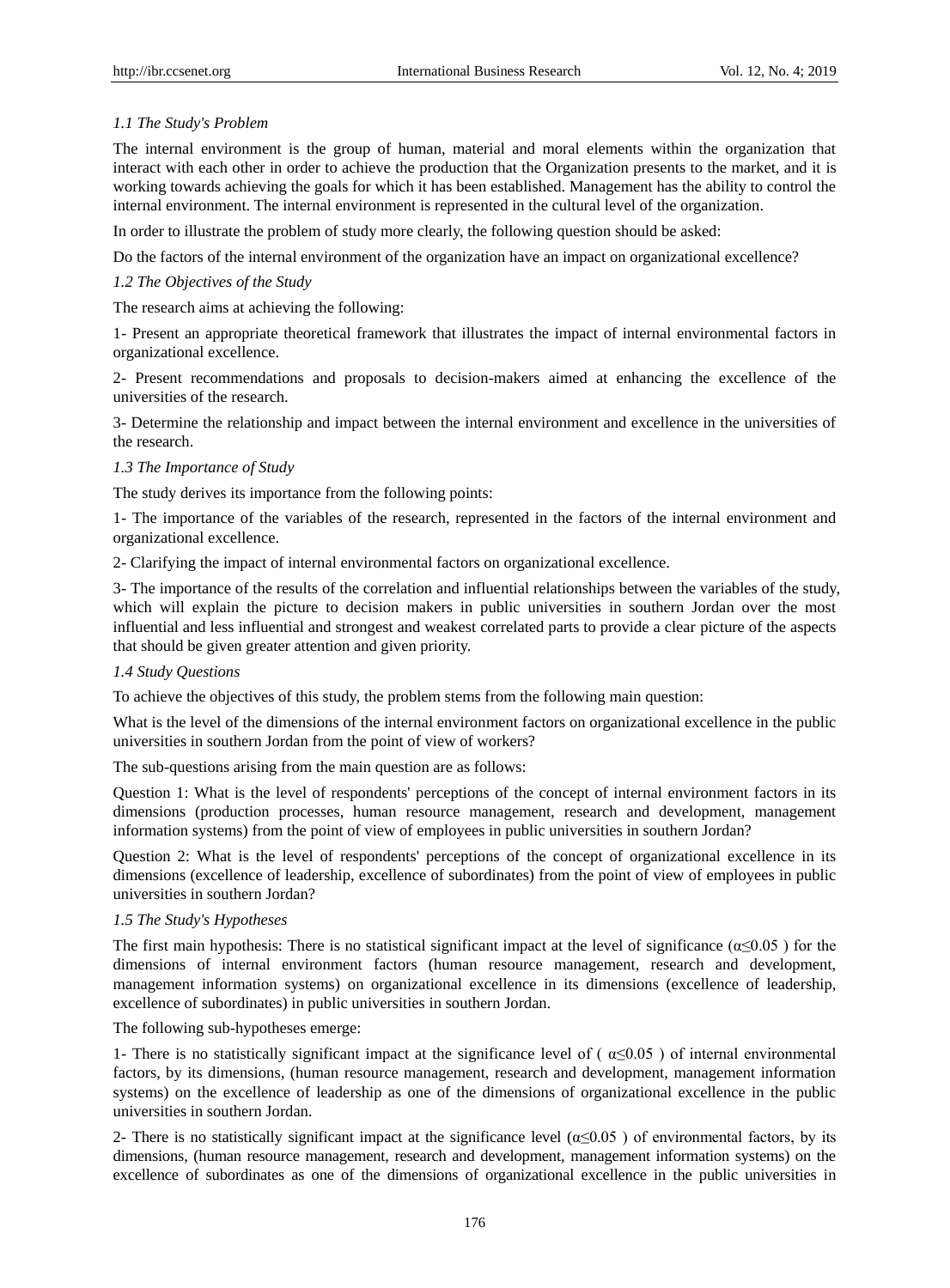southern Jordan.

#### **2. Theoretical Framework and Previous Studies**

#### *2.1 The Concept of the Internal Environment*

The internal environment means having a detailed look at the organization to determine performance levels , strengths and weaknesses for all the resources it is dealing with now or in the near future. The analysis must be objective in order to give the correct picture of the Organization's real potential, known as strengths and weaknesses. (Barney, 1997)

#### *2.2 Internal Environment Factors*

#### 1- Production processes:

Production and operations management is defined as the process of managing the resources required for the production of a commodity or service that the organization provides to the market. Special strategies are concerned with production, response time and delivery. Through these strategies, the organization becomes able to create a strategic position that distinguishes it from competitors. Production strategies are concerned with purchase operations, designing and using machinery and production facilities, as well as production control.

#### 2- Human resources management:

Human resources management in business organizations seeks to improve compatibility and harmony between individuals in jobs or business. The quality of this compatibility affects several critical variables: job performance, employee satisfaction, and workers turnover.

Therefore, Human resources management is interested in selecting and training new employees, evaluating the performance of the employees, providing the possibility of promotion for employees, attracting people and future manpower planning. This management also plays a key role in managing salaries and wages, negotiating with unions, designing work and morale of the employees. This requires that the management be qualified to use trend studies and methods of reviewing the other results to assess the satisfaction of the employees about their work and jobs regarding the work to be done in each job in terms of quality and quantity.

Human resources management must be particularly able to improve the quality of work conditions in the enterprise.

3- Research and development:

The function of continuous development in the activities of the organization is one of the basic and fundamental functions. Its activity relates to the development of knowledge for management and employees, the design of new products and the development and enhancing the existing producing processes in the organization. Therefore, to evaluate this activity, it is necessary to study and analyze the following main fields:

1- The focus of research and development activity, is it applied on theoretical scientific researches or field and applied reasearches?

2- The nature of the relationship between the research and development unit and other functional units in the organizations.

3- The degree of strength of research and development activity in the organization.

4- The expected time range for obtaining results through what this activity does.

5- The role of this activity in creating the competitive advantage of the areas of work of the Organization.

4- Management information systems:

Management information systems are concerned with the design and management of information flow in the enterprise, with the aim of making rational decisions that maximize the organization's wealth, improve its performance and strategic position, facilitate the task of following up on technological developments and adapting to environmental changes.

This system collects, saves, analyzes and places data and information in an integrated information base in a way that helps answer a set of strategic and operational questions. Management information systems can be used for the following purposes: (Murdick, 1980)

1. Establish a base for analyzing primary warning signals that appear internally or externally. Each information system has a database that is used by other departments of the facility.

2. Seek to automate routine office work and to obtain the disclosure of wages and salaries and inventory reports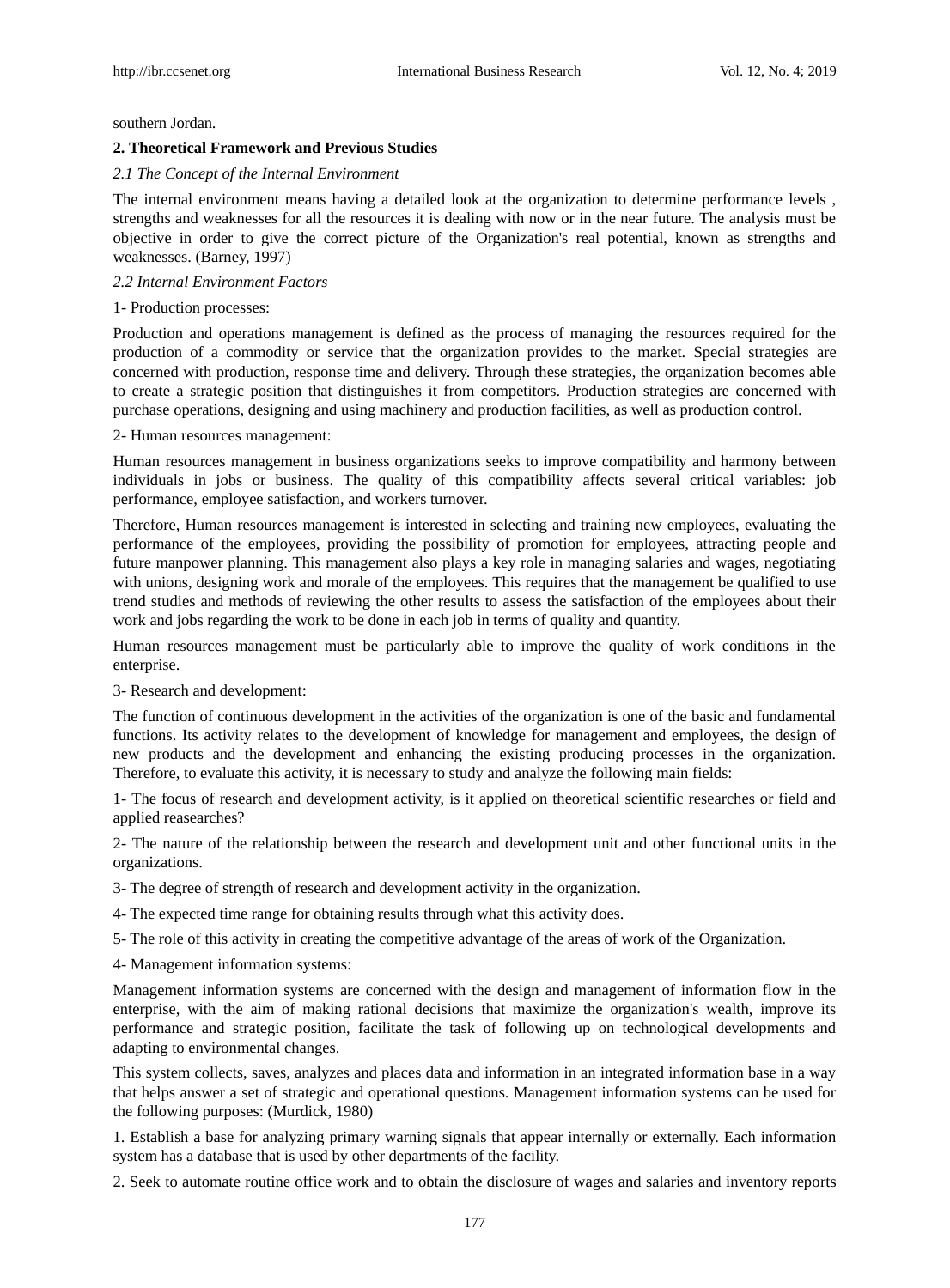and other records, thus reducing the need for staff.

3. Assist administrators in making routine decisions. The establishment of a schedule of orders, defining machine orders and the re-ordering of materials are routine tasks that can be automated by conducting a detailed analysis of the flow of work in the organization.

4. Provide the necessary information to make strategic decisions, using computers in analysis process and evaluation of strategic alternatives. This increased the need for decision-support systems to allow greater interaction between computers and users.

#### *2.3 Organizational Excellence*

Organizational excellence is defined as the ability of organizations to contribute and strategically compete through excellence in their performance and solving problems, and then achieving their objectives effectively in a distinguish way from other organizations (Al-Dala'ein, 2010).

Excellence in knowledge possessed by individuals is the focus of the work of organizations, which contributes to the organizations' continued excellence over global best practices in performing their functions, knowing capabilities of its competitors as well as external strengths and weaknesses and the surrounding environment (Hassoni, 2010).

Organizational excellence is also defined as: a state of managerial innovation and organizational superiority, achieving high and exceptional levels of performance and implementation of production, marketing, financial and other processes in the organization, and thus gain achievements that outperform competitors, and satisfy customers and all stakeholders in the organization.( An-nsour, 2010).

#### *2.4 Objectives of Organizational Excellence*

Organizational excellence is concerned with achieving many objectives in the organizations, the most important of which are:

1. Linking the Organization' strategies at various administrative levels to achieve concrete positive results through outstanding initiatives to raise the level of the organization, and achieve competitive advantage.

2. Contributing to the management of organizational change, and transferring the organizations from their current status to a better and competitive one, characterized by creativity, innovation and excellence.

3. Achieving the objectives of the organizations and drawing up methodological plans for best practices with minimum costs and efforts.

4. Examining ways to implement the methodologies of opportunities for improvement and development, at the level of the organization and at the level of Individuals, through excellence applications.

5. Disseminating best practices, instilling a sense of responsibility in partnership requirements towards society and providing community services.

6. Achieving effective organizational communication in all directions, and between all levels and elements, thus achieving structural compatibility and contributing to improve performance.

7. Improving the mechanisms of solving organizational problems; such as addressing technical problems, and dealing with external and internal crises and challenges which the Organization may face.

8. Creating an environment suitable for innovation and creativity of employees, and improving the quality of work and community lives that activate the role of Organizations in raising the performance of Individuals (Al-Khrasha, Zreiqat and Nour, 2013), (Khairi, 2014).

#### *2.5 Organizational Excellence Dimensions*

Most researchers in the management agreed on the existence of several dimensions of organizational excellence. The most prominent are: the excellence of organizational structure, the excellence of the strategy, the excellence of service delivery, the excellence of leadership, the excellence of subordinates and the excellence of organizational culture. (Abdel Wahab, 2016)

The most important dimensions of organizational excellence:

### 1. Leadership Excellence:

Leadership has a direct impact on excellence, through excellence in leadership skills, effective business relationships and developing individuals' abilities and encouraging them towards creativity and excellence.

There is a group of activities that must be undertaken by leaders to achieve excellence in the organization; such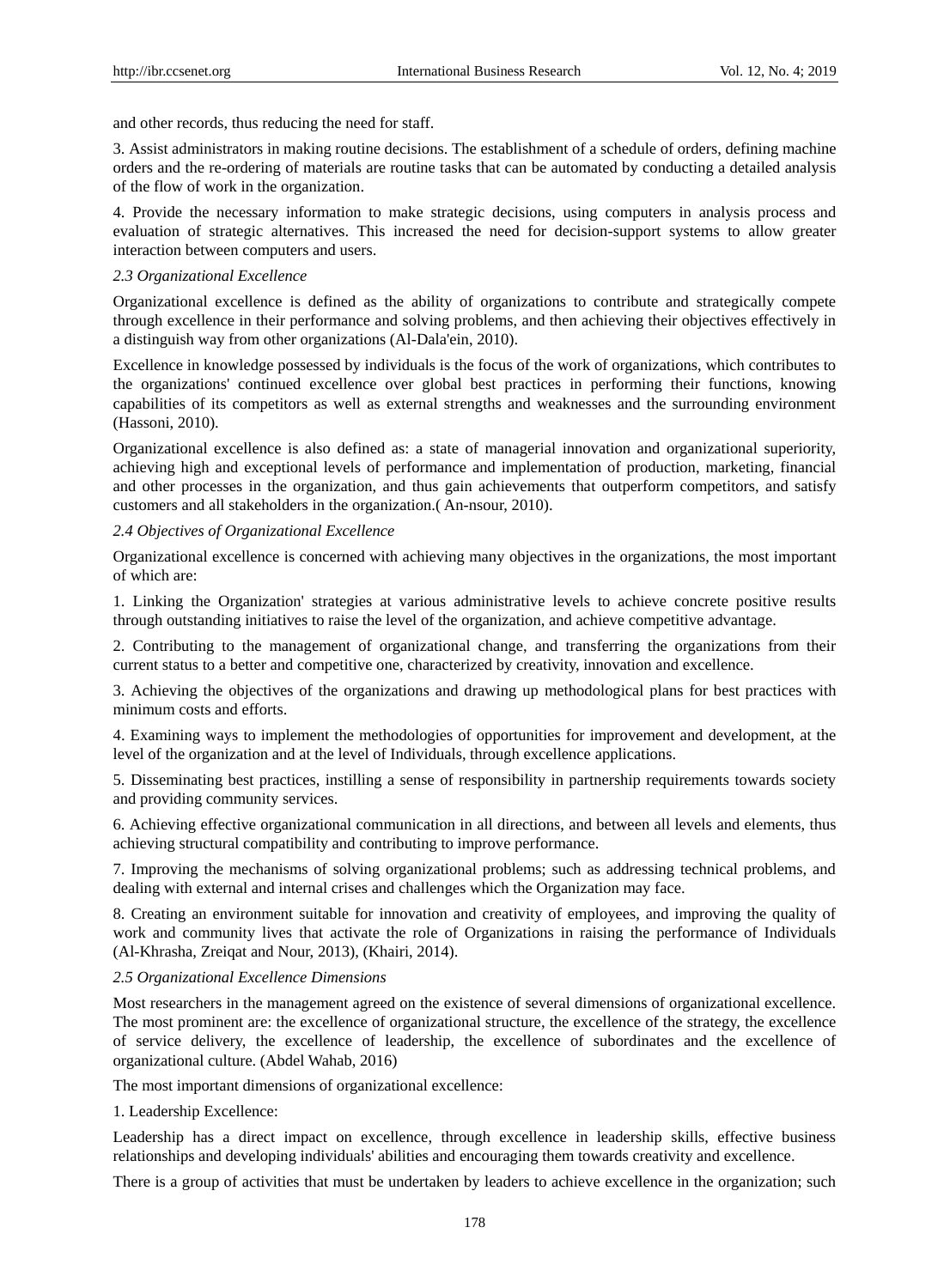as: decentralized work system which facilitates the flow of information and innovative ideas among workers and leadership without bureaucratic barriers, as well as a deep vision of the problems in one position, and awareness of mistakes, deficiencies and shortcomings, and search for solutions (Al-Buhaisi, 2014) (Abdel Wahab, 2016).

The Concept of Leadership Excellence:

Leadership excellence demonstrates the ability of organizational leaderships to define organizational performance values and expectations, identify short and long-term future directions for the organization, and encourage innovation among employees through vision, mission, objectives, communication and developing organizational performance. (Al-Nuaimi et al, 2010).

2. Excellence of Subordinates:

The subordinates are the source of wealth. They are a combination of characteristics represented in: (abilities, skills, competencies, experiences). Therefore, they are the most valuable sustainable asset, the most important resource for the organization to invest in and the perfect use of these characteristics.

The Concept of Subordinates excellence:

The excellence of subordinates is a practice based on the concepts of intrinsic excellence, development, continuous learning, innovation, participation and responsibility towards society (Jamil and Sfeir, 2011). It demonstrates what the workers have of knowledge, skills, interests, values, attitudes and motivations which result in the effective performance of this employee, in addition to dedication and seriousness in work, the ability to assume responsibility, completion of work on time and the need for supervision and guidance. The employee's knowledge structure is constantly changing as a result of the impact of the processes of education, improvement and development. (Mahmoud, 2014).

#### **Previous Studies**

Ben Salem, Sleimani, Douly study (2018) The Effect of Organizational Excellence Methods on Contextual Performance, Bashar Branch, Case Study of the National Fund for Social Security (CASNOS).

The aim of this study was to find the positive relationship between the methods of organizational excellence (training, empowerment, incentives) and contextual performance in general in all of its dimensions within the economic institution.

This study was based on a questionnaire distribution in the institution under study. The study was limited to a sample of social security workers for non-action consisting of 46 workers from different levels of employment. A statistical program represented in ( the social statistical package) was used to process the data and analyze the results, and the hypothesis was established that there is a strong relationship between the methods of organizational excellence and contextual performance.

Al-Ghamdi study (2018)" Organizational Excellence of the Leaders of Al-Baha area Schools from the Point of View of Teachers". This study aimed to identify the degree of organizational excellence among the leaders of Al-Baha area schools from the teachers point of view. The researcher used the survey descriptive approach. The community of the study consisted of (4146) teachers and the sample of the study was (345) teachers of Al-Baha area schools. The teachers were selected in a random stratified sample method.

The results showed that the evaluation of the study sample of the degree of organizational excellence among the leaders of Al Baha area schools reached a great degree. The study reached recommendations, among which are the need to encourage school principals to maintain organizational excellence in order to improve the quality of the educational product.

Al-Sarraf, Al-Shalmah study (2018), "Social Responsibility: An Approach to Achieving Organizational Excellence, A Survey Study of the Opinions of a Sample of Employees at Salam Hospital". The study aimed at examining the social responsibility as an approach to achieve organizational excellence. In order to reach the objectives of the research, questionnaires were designed and distributed to employees. The number of questionnaires distributed was (50), and an analytical descriptive approach was adopted in order to select the hypotheses.

The study concluded that there is a correlation and an impact between responsibility and organizational excellence. The results of the analysis showed a difference in the strength of the impact for each dimension of organizational excellence dimensions with social responsibility.

One of the most important recommendations of the study is to maintain good levels of the organizational excellence dimensions of the organization under research, especially the human resource, due to its impact on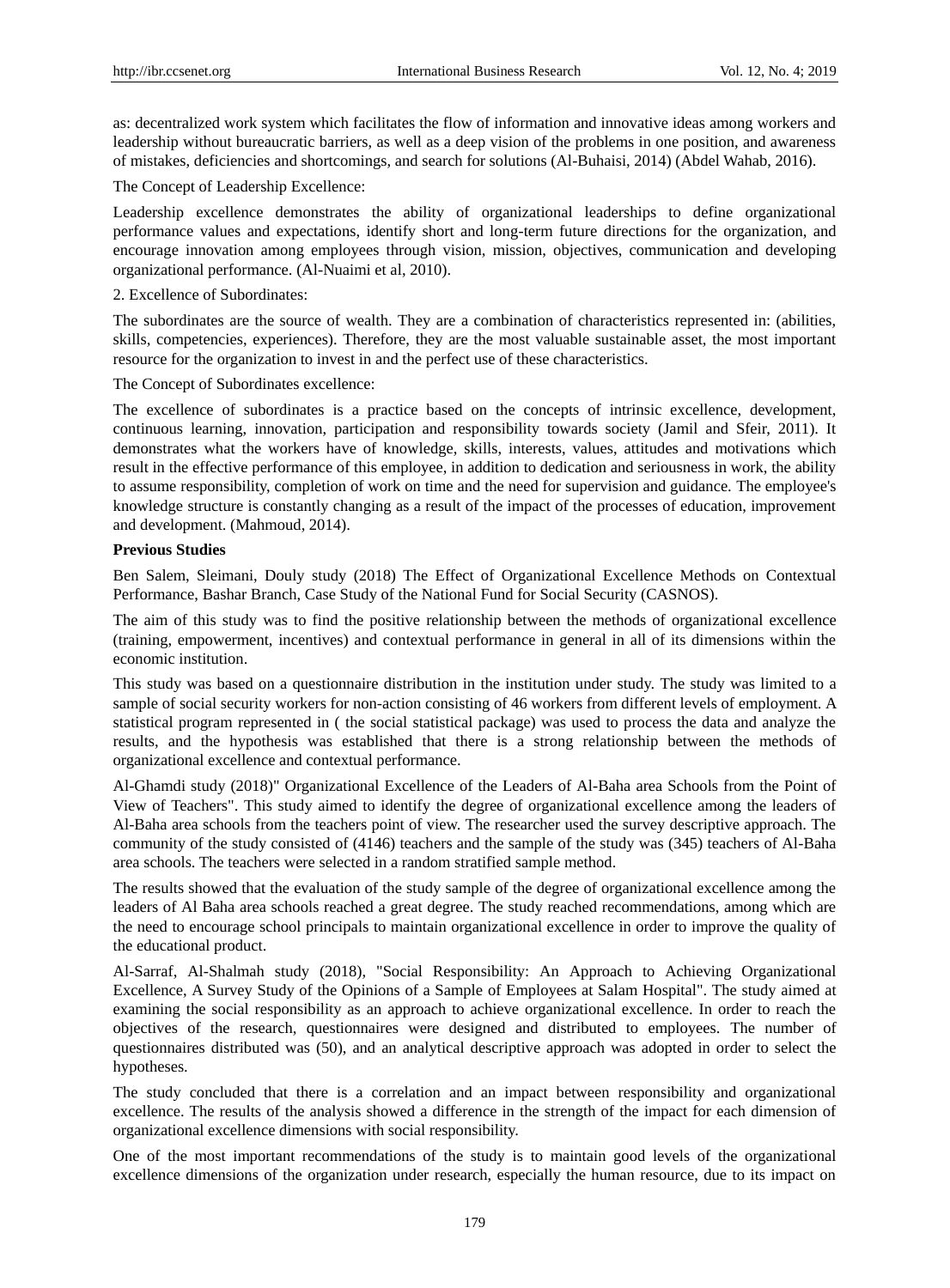social responsibility.

Abu-Odeh study (2018) "The impact of quality of career in the achievement of institutional excellence - an applied study on civil society organizations in the Gaza Strip". The study aimed to identify the impact of quality of work in achieving institutional excellence in civil society organizations in the Gaza Strip. To achieve this aim, a questionnaire was developed of (60) paragraph. The researcher used the random stratified sample method and the sample reached (255), distributed to supervisors in civil society organizations. The mathematical averages, Pearson correlation coefficient, multiple regression analysis and mono-variance analysis were used to analyze responses of the sample.

The results revealed that there is a statistically significant relationship between the quality of career and the achievement of institutional excellence in civil society organizations. The study concluded with a number of recommendations, most important is that the civil society organizations should grant the employees the necessary promotions fairly.

Hijazee, Tanbour study (2018) " The Role of Administrative Innovation in the Organizational Excellence of the Palestinian Ministries in the Northern Governorates". This study aimed to identify the role of administrative innovation in the organizational excellence of the Palestinian ministries in the northern governorates. To achieve this, a questionnaire was distributed to (458) workers in the different ministries in the northern governorates. The results indicated that administrative innovation explains (39%) of the organizational excellence. The results also indicated that there are no statistically significant differences in administrative innovation and organizational excellence according to the variables of gender and scientific qualification. The results also found differences between them according to the variables of experience and career position. The researchers recommended the need for administrative innovation as a strategy adopted by different ministries for excellence and quality of performance.

Abu Rahma studay (2017), entitled "The Impact of the Internal Environment Factors of the Organization on the Level of Motivation of Achievement of workers in the Services Sector of the UNRWA". This study aimed at measuring the impact of the internal environment factors of the organization on the level of motivation for achievement among workers in the service sector in the UNRWA. The study community represented UNRWA educated, not-teachers employees who are related to the services sector. (329) questionnaires were distributed. The number of questionnaires recovered was (305) which is (92.7%).

The researcher used the Statistical Package Program (SPSS) and statistical treatment to analyze the data. The study found the most important results, which are: the level of perceptions of the study sample around the axes of internal environment factors was high. There is a significant positive correlation between the factors of the internal environment of the organization and the level of achievement motivation among the workers in the service sector in the UNRWA.

Abdul Samee'e study (2017) entitled "The impact of the internal environment factors of the Organization on the effectiveness of the practice of strategic management applied to the Social Fund for Development ( SFD )in Egypt". This study aimed at finding out the reality of strategic management in the SFD, as well as the impact of internal environment factors in the SFD on the effectiveness of the practice of strategic management. The study sample consisted of 85 employees. The study used the descriptive analytical method as a study methodology and the questionnaire as a tool for study. The study reached the following results: the Fund's objectives are inconsistent with the organizational culture prevailing there, and there is a lack of scientific methodology for strategic management.

## **3. Methodology of the Study**

The study adopted the methodology of descriptive, analytical and field research. In the field of descriptive research, a desk survey was conducted to examine theoretical and field studies and researches in order to crystallize the foundations and bases of the theoretical framework and to stand at the most important previous studies, which constitute a vital extension of the study and include knowledge-based axes.

In the field of analytical field research, a comprehensive survey was carried out, and all collected data were analyzed by answering the questionnaires and using the appropriate statistical methods. The study was based on the questionnaire that was developed.

#### *3.1 The Study's Community and Sample*

The study community consists of all the heads of the academic departments and the managers of the administrative units in the public universities in the south of the Hashemite Kingdom of Jordan. The number of public universities operating in the south of the Kingdom reached four official universities (Mutah university ,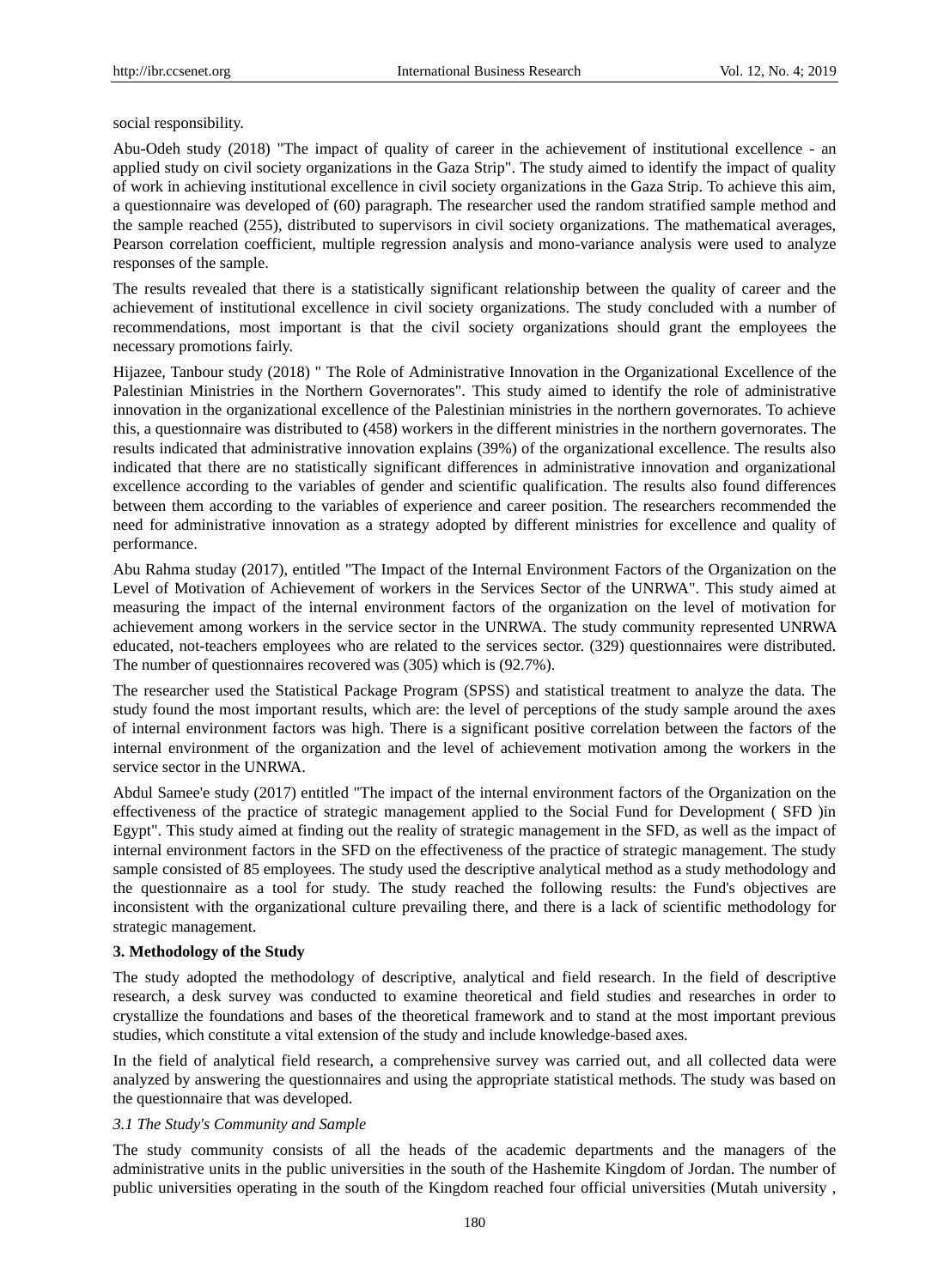Hussein bin Talal university, Tafila Technical university, and University of Jordan-Aqaba Branch). The number of members of the study community was (301) respondents distributed as follows in the public universities in the south of the Kingdom. Table (1) shows the distribution of public universities in southern Jordan. The data were verified by referring to the Personnel Affairs and Statistics of Public Universities (2019), where the researcher conducted a comprehensive survey of the study community.

| University                   | Sample respondents | Distributed | Recovered | Valid for analysis | Invalid |
|------------------------------|--------------------|-------------|-----------|--------------------|---------|
| Mutah university             | 146                | 144         | 144       | 140                |         |
| Hussein bin Talal university | 82                 | 80          | 80        | 77                 |         |
| Tafila Technical university  | 53                 | 50          | 49        | 47                 |         |
| UJ-Aqaba Branch              | 20                 |             | I6        |                    |         |
| <b>Grand Total</b>           | 301                | 291         | 289       | 279                |         |

#### *3.2 The Study Tool*

A questionnaire was developed based on the (Likert) scale of five choices ranging from totally agree and totally disagree with a relative weight (5-1). The questionnaire was divided into two main groups, the first concerned with the personal data of the respondents, while the second group is concerned with the subject of the research and includes a group of paragraphs dealing with three main axes of the independent variable of the internal environment in its dimensions (production processes, human resource management, research and development, management information systems). It will also include a number of paragraphs covering the dependent variable of the organizational excellence in its dimensions (excellence of leadership, excellence of subordinates).

#### *3.3 The Veracity of the Tool*

The questionnaire was presented to a number of arbitrators of teaching staff at the universities to ascertain the veracity of the questionnaire paragraphs. Their notes were taken into consideration, some paragraphs were reworded, and the required modifications were made to balance the contents of the questionnaire with their paragraphs.

#### *3.4 Stability of the Tool*

The internal consistency coefficient of the study instrument was extracted using the (Cronbach's Alpha) coefficient for each of the variables of the study in all their dimensions. The values of the stability coefficient were high and indicated the stability and consistency between the paragraphs of the tool.

Table (2) shows the values of the stability coefficient.

Table 2. The coefficient of internal consistency of each variable of the study in all its dimensions

| Variable                         | Dimension                      | Paragraphs | Cronbach's Alpha |
|----------------------------------|--------------------------------|------------|------------------|
| Independent Variable             | Human Resources Management     | 5-1        | 0.790            |
| (Internal Environmental Factors) | Research and Development       | $6-9$      | 0.745            |
|                                  | Management information systems | $10 - 14$  | 0.826            |
| Dependent Variable               | Leadership Excellence          | 15-19      | 0.835            |
| (Organizational Excellence)      | Subordinates Excellence        | $20 - 25$  | 0.875            |

The data in Table (2) shows that the coefficients of dimensional stability of the internal environment variable ranged from (0.745 to 0.826). As for organizational excellence, stability coefficients ranged from (0.835 to 0.875), and these values are acceptable for the objectives of the current study.

#### *3.5 Statistical Processing*

To answer the questions of the study and to test the validity of its hypotheses, descriptive and analytical statistical methods were used, using the statistical package (SPSS.16). The statistical methods used were as follows:

The Descriptive Statistic Measures was used to describe the characteristics of the study sample based on frequency and percentages. The Variance Inflation Factory (VIF) and (Tolerance) Test were used to ensure that there was no high correlation (Multicollinarity) between independent variables. The (Skewness) test was used to ensure that the data follows (Normal Distributions). The (Multiple Regression Analysis) was used to test the validity of the study models and the effect of the independent variable and its dimensions on the dependent variable and its dimensions. The (Stepwise Multiple Regression Analysis) was used to test the entry of independent variables in the dependent variable prediction equation.

#### *3.6 Results*

Before the applying the regression analysis to test the hypothesis of the study, some tests were carried out in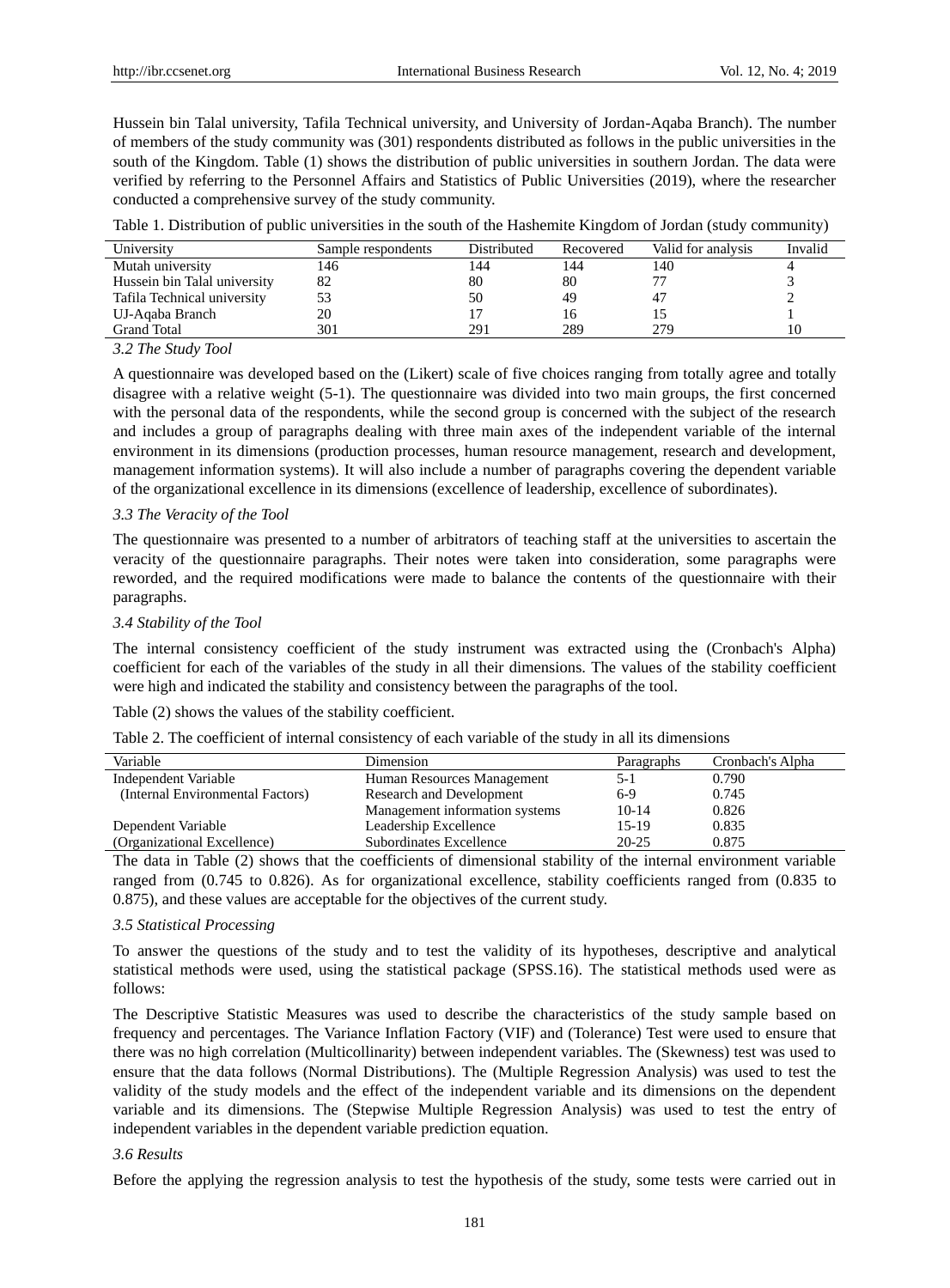order to ensure the adequacy of the data for the regression analysis hypotheses. It was ascertained that there is no high correlation between the independent variables (Multicollinarity) using (Variance Inflation Factory )(VIF) and (Tolerance) test for each variable of the study variables, taking into consideration that the VIF does not exceed the value(10) and the value of (Tolerance) is greater than  $(0.05)$ . It was also ascertained that the data followed the (Normal Distribution) by calculating the (Skewness) coefficient, observing that the data follows the Normal distribution if the Skewness coefficient value is close to (0). Table (3) shows the results of these tests.

Table 3. VIF coefficient, Tolerance and Skewness tests

| <b>Independent Variables</b>   | VIF   | <b>Tolerance</b> | <b>Skewness</b> |  |
|--------------------------------|-------|------------------|-----------------|--|
| Human Resources Management     | 3.024 | 0.460            | $-0.337$        |  |
| Research and Development       | 2.051 | 0.390            | $-0.463$        |  |
| Management information systems | .555  | 0.643            | $-0.625$        |  |

It was noticed that the VIF values for all dimensions of the independent variable were less than (10) and ranged from (1.555 to 3.024). The Tolerance values ranged from (0.390 to 0.643), and this is an indicator that there is no high correlation (Multicollinarity) between the dimensions of the independent variable. It was ascertained that the data followed the normal distribution, by calculating the (Skewness) coefficient where the values were less than (1). The validity of the model was also validated to test the hypotheses of the study.

The main first hypothesis: There is no statistically significant impact at the level of significance of ( $\alpha \le 0.05$ ) of the dimensions of the internal environment (Human Resource Management, Research and Development, Management Information Systems) on organizational excellence in its dimensions (excellence of leadership, excellence of subordinates) in public universities in southern Jordan.

Table 4. Results of multiple regression analysis to test the impact of the internal environment with its different dimensions on organizational excellence

| <b>Internal Environment Dimensions</b> |       | <b>Standard error</b> | <b>Beta</b> | t value | <b>Statistical</b><br><b>Significance</b> |
|----------------------------------------|-------|-----------------------|-------------|---------|-------------------------------------------|
| Human Resources Management             | 0.246 | 0.081                 | 0.178       | 3.034   | $*0.003$                                  |
| Research and Development               | 0.268 | 0.064                 | 0.238       | 4.320   | $*0.000$                                  |
| Management information systems         | 0.120 | 0.069                 | 0.091       | .682    | 0.093                                     |
|                                        |       |                       |             |         |                                           |

\* significant at significance level of  $(\alpha \le 0.05)$ 

The statistical results in Table (4), following-up on beta coefficients and testing (t) indicate that the following sub-variables related to (human resource management, Research and development) are the most important dimensions of the internal environment affecting organizational excellence, in terms of the beta coefficients for these variables as shown in the table and in terms of the increase in the calculated values of (t) from their tabular value at the level of significance ( $\alpha \le 0.05$ ).

The results indicated that the sub-variable (Management Information Systems) has no effect on organizational excellence in terms of the calculated value (t) and the associated significance level at the level of significance  $(\alpha \leq 0.05)$ . So, the main hypothesis is partially rejected, which states that there is no statistically significant effect at the level of ( $\alpha \le 0.05$ ) of the dimensions of the internal environment (human resource management, research and development, management information systems) on organizational excellence in its dimensions (Excellence of Leadership, Excellence of Subordinates) in public universities in southern Jordan.

The Stepwise Multiple Regression analysis was conducted by the researcher to determine the importance of each independent variable in contributing to the mathematical model, which represents the effect of internal environment factors (production processes, human resource management, Research and Development, Management Information Systems) on organizational excellence in public universities in southern Jordan. Table (5) shows the results of this.

Table 5. Results of Stepwise Multiple Regression analysis to predict organizational excellence through the dimensions of the internal environment

| The order of entry of independent variables in R2<br>the prediction equation | value | <b>Calculated</b><br>value | t significance level |
|------------------------------------------------------------------------------|-------|----------------------------|----------------------|
| Human Resources Management                                                   | 0.217 | 9.79                       | $*0.000$             |
| Research and Development                                                     | 0.256 | 5.10                       | $*0.000$             |
|                                                                              |       |                            |                      |

\* significant at significance level of  $(\alpha \le 0.05)$ 

(Management Information Systems) is out of the regression equation

Table (5) shows the order of entry of independent variables in the regression equation. Human resources management ranked first and interpreted (21.7%) of the variance in the dependent variable, followed by the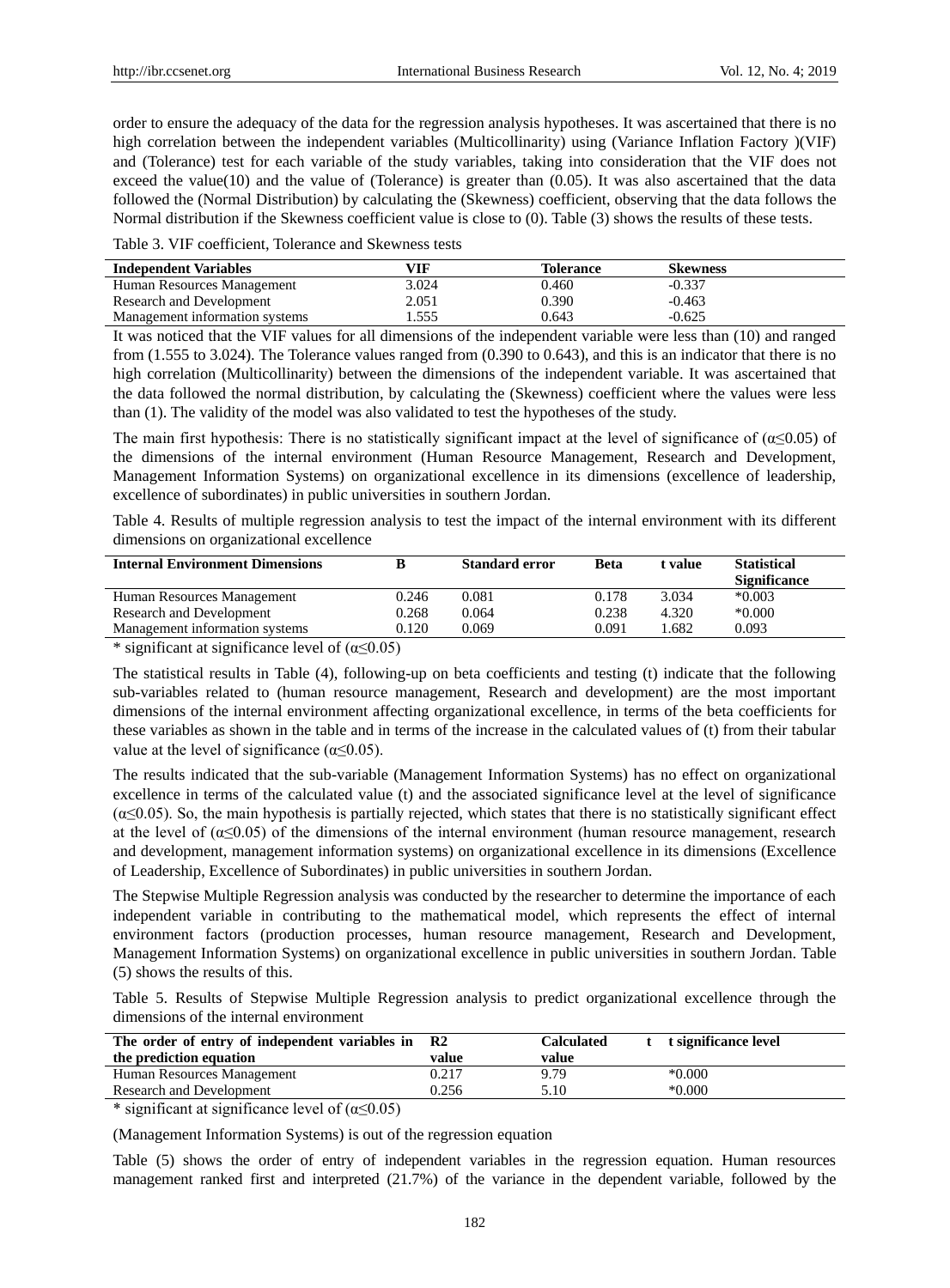Research and development variable and explained with the Human Resources Management variable (25.6%) of the variance in the dependent variable, as the management Information Systems were out of the regression equation.

The first sub-hypothesis: There is no statistically significant effect at the significance level of  $(\alpha \le 0.05)$  of the internal environment in its dimensions (human resource management, research and development, management information systems) on the excellence of leadership as one of the dimensions of organizational excellence in the public universities in southern Jordan.

Table 6. The results of multiple regression analysis to test the effect of independent variable dimensions (internal environment) on the dimension (leadership excellence) as one of the dimensions of organizational excellence

| <b>Dependent Variable</b>      |       | <b>Standard error</b> | <b>Beta</b> | <b>T</b> calculated value | т                  |
|--------------------------------|-------|-----------------------|-------------|---------------------------|--------------------|
|                                |       |                       |             |                           | Significance level |
| Human Resources Management     | 0.255 | 0.092                 | 0.168       | 2.783                     | $*0.006$           |
| Research and Development       | 0.190 | 0.069                 | 0.156       | 2.752                     | $*0.006$           |
| Management information systems | 0.246 | 0.074                 | 0.183       | 3.342                     | $*0.001$           |

\* significant at significance level of  $(\alpha \le 0.05)$ 

From the statistical results in Table (6),and from following-up on the (Beta) coefficient as well as the (t) test, it is clear that the following sub-variables (human resource management, research and development, Management information systems) have an impact on the (leadership excellence) dimension as one of the dimensions of organizational excellence, in terms of the (Beta) coefficients of these variables as shown in the table, and in terms of the increase in the calculated values of (t) from its tabular value at the significance level of ( $\alpha \le 0.05$ ).

As a result, the first sub-hypothesis is rejected, which states that there is no statistically significant effect at the significance level of ( $\alpha \leq 0.05$ ) of the internal environment in its dimensions (human resource management, research and development, management information systems) on the excellence of leadership as one of the dimensions of organizational excellence in the public universities in southern Jordan.

The researcher also carried out the Stepwise Multiple Regression analysis to determine the importance of each independent variable in contributing to the mathematical model, which represents the effect of the internal environment in its dimensions (human resources management, research and development, Management Information systems) on the excellence of leadership as one of the dimensions of organizational excellence in public universities in southern Jordan, and Table (7) shows the results of that.

Table 7. Results of Stepwise Multiple Regression analysis to predict leadership excellence as a dimension of organizational excellence through internal environment factors

| The order of entry of independent variables in<br>the prediction equation | <b>R2 Value</b><br>Coefficient<br>оf<br>cumulative selection | <b>Calculated t value</b> | t significance level |
|---------------------------------------------------------------------------|--------------------------------------------------------------|---------------------------|----------------------|
| Human Resources Management                                                | 0.156                                                        | 8.75                      | $*0.00$              |
| Research and Development                                                  | 0.223                                                        | 4.71                      | $*0.00$              |
| <b>Management Information Systems</b>                                     | 0.253                                                        | 2.26                      | $*0.024$             |

\* significant at significance level of  $(\alpha \le 0.05)$ 

Table (7) shows the order of entry of independent variables in the regression equation. Human resources management ranked first and explained (15.6%) of the variance in the dependent variable, followed by the Research and development variable and explained with the variable of the production processes (22.3%) of the variance in the dependent variable, and finally entered the Management Information Systems and explained with the previous variables (25.3%).

The Second Sub-Hypothesis: There is no statistically significant effect at the level significance of ( $\alpha \le 0.05$ ) of the internal environment in its dimensions (human resource management, research and development, management information systems) in the excellence of subordinates as one of the dimensions of organizational excellence in the public universities in southern Jordan.

Table 8. The results of multiple regression analysis to test the effect of independent variable dimensions (internal environment factors) on the excellence of subordinates as one of the dimensions of organizational excellence

| <b>Dependent Variable</b>      |       | <b>Standard error</b> | <b>Beta</b> | <b>T</b> calculated value |                    |
|--------------------------------|-------|-----------------------|-------------|---------------------------|--------------------|
|                                |       |                       |             |                           | Significance level |
| Human Resources Management     | 0.257 | 0.101                 | 0.131       | 3.105                     | $*0.036$           |
| Research and Development       | 0.285 | 0.076                 | 0.201       | 4.445                     | $*0.001$           |
| Management information systems | 0.130 | 0.086                 | 0.095       | .649                      | 0.100              |
|                                |       |                       |             |                           |                    |

\* significant at significance level of  $(\alpha \le 0.05)$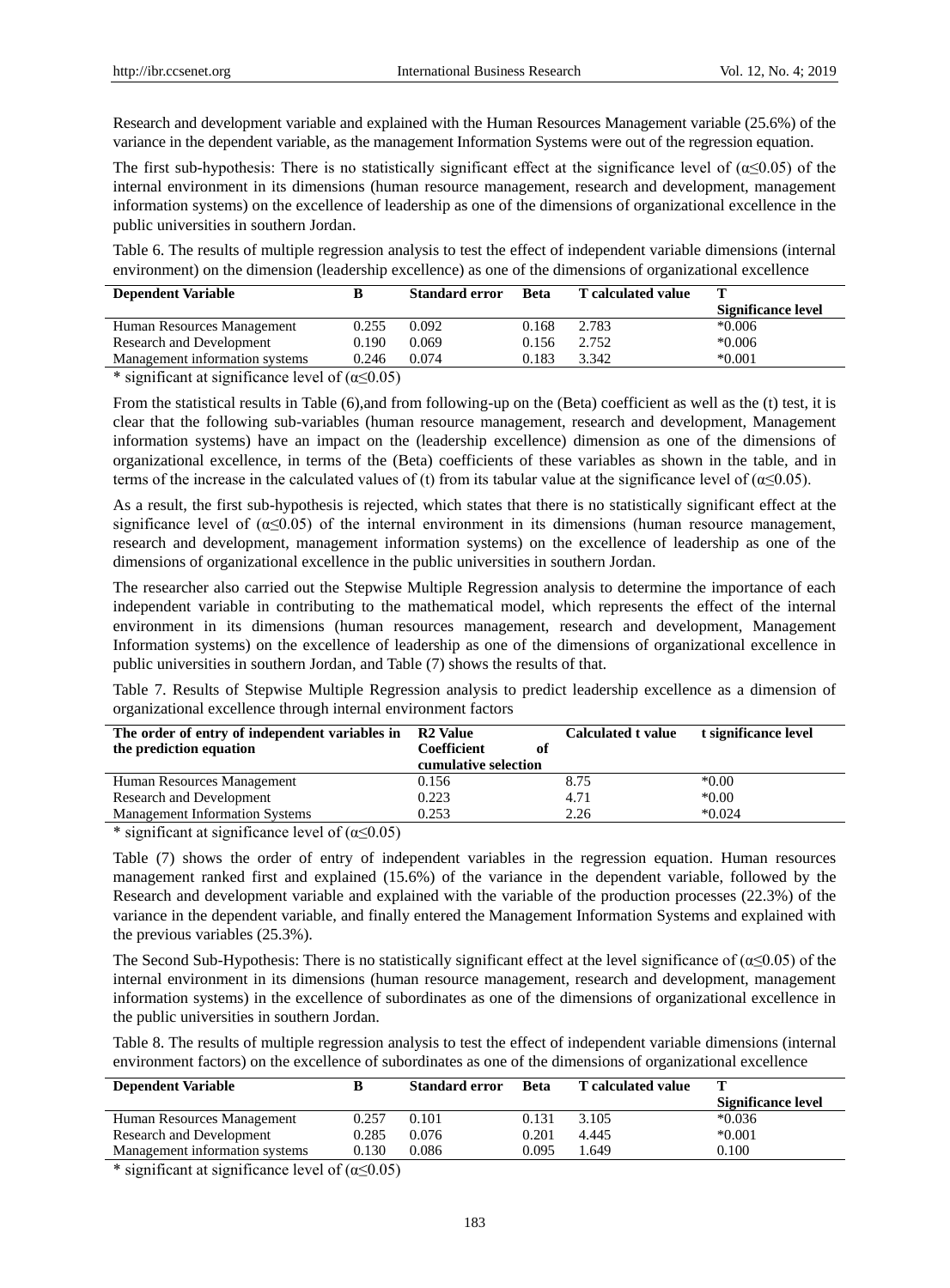The statistical results in Table (8), following -up on of (Beta) coefficients and (t) test show that the following sub-variables related to (human resource management, Research and Development) have an impact on the (subordinate excellence dimension) as a dimension of the organizational excellence, in terms of the (Beta) coefficients of these variables, as shown in the table, and in terms of the increase in the calculated values of (t) from its tabular value at the level of  $(\alpha \le 0.05)$ .

The results also show that there is no impact of Management Information Systems on predicting the dimension of subordinates excellence as a dimension of organizational excellence.

Therefore, the second sub-hypothesis, which states that there is no statistically significant effect at the level of significance of  $(\alpha \le 0.05)$  of the internal environment in its dimensions (human resource management, research and development, Management Information Systems ) on the subordinates excellence as a dimension of Organizational Excellence, is partially rejected.

The researcher also conducted the stepwise multiple regression analysis to determine the importance of each independent variable in contributing to the mathematical model, which represents the effect of the internal environment (Human resources management, Research and development, Management Information Systems) on the dimension of (subordinates excellence) as a dimension of the Organizational excellence in the public universities in southern Jordan. Table (9) shows the results of this.

Table 9. Results of Stepwise Multiple Regression Analysis to predict the dimension of subordinates excellence as a dimension of organizational excellence through internal environmental factors

| The order of entry of independent variables in the R2 Value<br>prediction equation | Coefficient of cumulative<br>selection | <b>Calculated</b><br>value | significance<br>t t<br>level |
|------------------------------------------------------------------------------------|----------------------------------------|----------------------------|------------------------------|
| Human Resources Management                                                         | 0.152                                  | 8.61                       | $*0.00$                      |
| Research and Development                                                           | 0.195                                  | 5.27                       | $*0.00$                      |
| .                                                                                  |                                        |                            |                              |

\* significant at significance level of  $(\alpha \le 0.05)$ 

- (Management of Information Systems) is out of the Regression Equation

Table (9) shows the order of entry of the independent variables in the regression equation. Human resources management ranked first and explained (15.2%) of the variance in the dependent variable, followed by the Research and development variable and explained with the variable of production processes (19.5%) of the variance in the dependent variable. The Management Information Systems variable is out of the regression equation.

## **4. The Results**

1. The results indicated that the perceptions of the members of the study sample of the internal environment factors in the public universities in the south of the Hashemite Kingdom of Jordan came, on the overall level, at a medium degree.

2. The results indicated that the perceptions of the members of the study sample of the dimensions of organizational excellence in the public universities in the south of Jordan are of a medium, overall level

3. The results showed the following independent variables are related to (human resource management, research and development) . The (human resources management) dimension ranked first in terms of the calculated value of (t), followed by (research and development) dimension of the variance of the organizational excellence in the second place.

In addition, the results indicate that there is no statistically significant effect of the (management information systems) dimension on organizational excellence in the public universities in the south of the Kingdom. Consequently, the main hypothesis is partially rejected regarding the Management information systems in terms of the (t) calculated value.

4. The results showed that the following variables related to the dimensions of the internal environment factors (human resource management, research and development, management information systems) have an effect on the excellence of leadership as one of the dimensions of organizational excellence in the public universities in the south of the Kingdom. (Human Resources Management) ranked first, followed by (Research and Development), followed by (Management Information Systems) in third place in the variance of the dependent variable( Leadership Excellence).

5. The results showed that the following variables related to the dimensions of internal environment factors (human resource management, research and development) have an effect on the excellence of subordinates as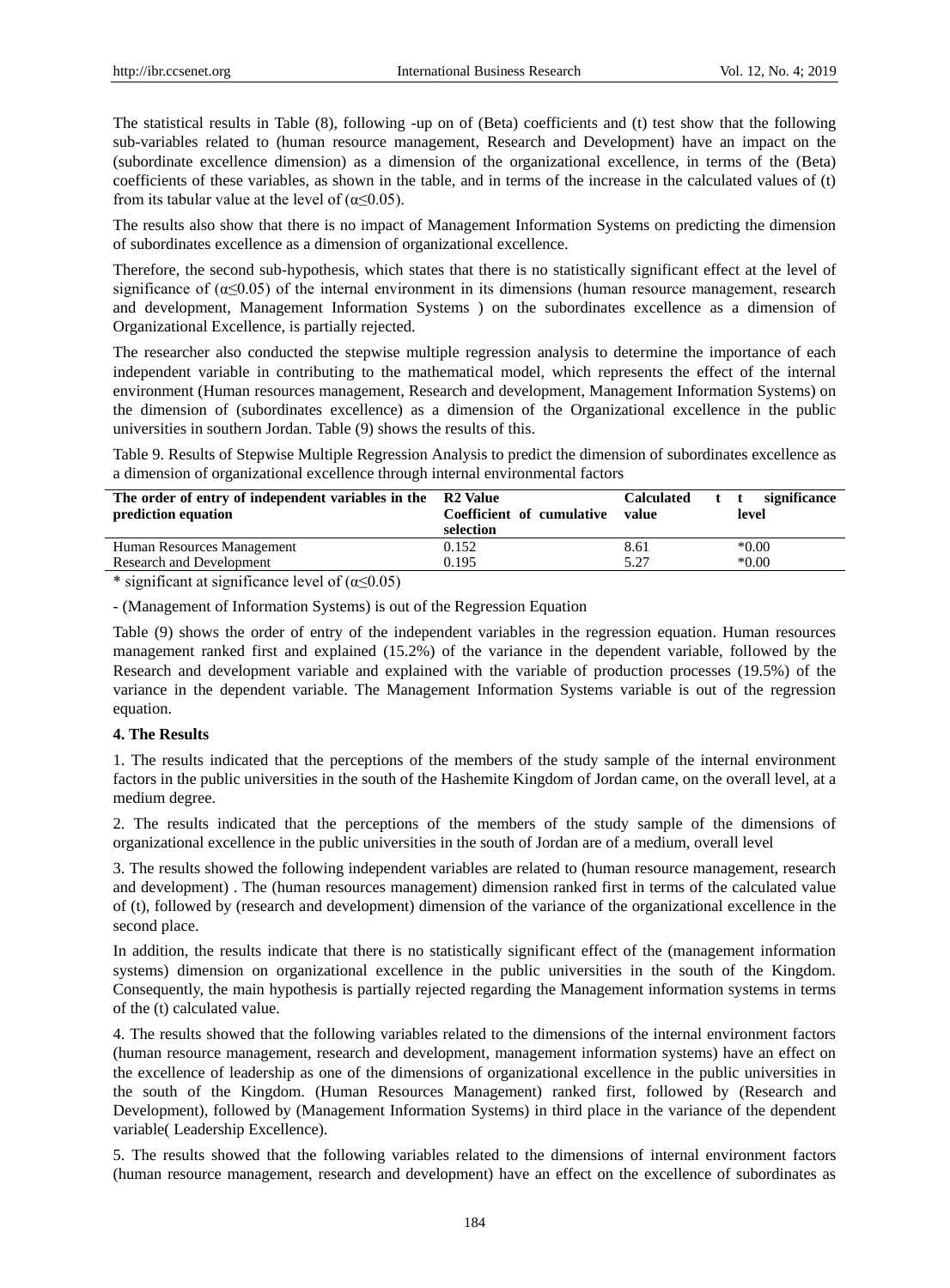one of the dimensions of organizational excellence in the public universities in the south of the Kingdom. (Human resources management) ranked first, followed by (research and development) in the second place. The (management information systems) came out of the equation, therefore, the hypothesis was partially rejected because the calculated value of (t) was (1.649).

#### **5. Recommendations**

1. Enhancing attention to analyzing the internal environment in order to identify strengths and weaknesses and overcome them, identify and boost strengths, and benefit from them in achieving organizational excellence.

2. The need to increase the volume of expenditure on research and development activities, where spending on these activities represents investment spending.

3. Developing fact-based management methods as well as developing information systems and decision-support.

4. Pay attention to developing the capabilities of the staff and training them according to studied scientific programs.

5. The necessity of creating the working environment and its factors and the appropriate conditions that increase the organizational excellence.

#### **References**

- Abdul, S. R. (2014). the Effect of the internal environment factors of the organization on the effectiveness of the practice of strategic management applied to the Social Fund for Development in Egypt (unpublished master thesis), Banha University, Egypt
- Abdul, W., & Mahmoud, O. (2016). Administrative transparency and its impact on organizational excellence. *Al Mustansiriya Journal of Arab and International Studies, 53,* 128-164.
- Abu Odeh, M. I. I. (2018). The Effect of Quality of Career in Achieving Institutional Excellence, Applied Study on Civil Society Organizations in the Gaza Strip, Unpublished Master Thesis, Islamic University of Gaza, Palestine.
- Abu, R., & Ahmed, Y. (2017). Influence of the internal environment factors of the organization on the level of achievement motivation among the workers in the service sector in UNRWA, (unpublished master thesis), Islamic University of Gaza, Palestine.
- Al Dala'een, A. (2010). The Effect of Administrative Empowerment in Organizational Excellence: A Field Study in Jordan Telecom Company. *Studies of Administrative Sciences, 37*(1), 64-92.
- Al-Beheisy, A. M. M. (2014). The role of empowering workers in achieving institutional excellence: A field study on technical colleges in the Gaza Strip governorates. Unpublished MA thesis, Faculty of Economics and Science.
- Al-Ghamdi, R. A. S. (2018). Organizational Excellence among the leaders of Al-Baha area schools from the point of view of teachers. *International Journal of Educational and Psychological Studies, 3*(2).
- Al-Khrasha, Y. K., Azreiqat, K. K., & Nour, M. I. (2013) The impact of change factors on the achievement of organizational excellence: Arab Potash Company as an example. *Management Science Studies, 40*(2) 211-238.
- Al-Naimy, M. A. A., Al-Zu'bee, A. A., Al-Zu'bee, H. M. (2010). Suggest a model for performance standards and measure their impact in achieving excellence in Jordanian private universities. *Journal of the Union of Arab Universities, 56,* 365-405.
- Annsour, A. S. (2010) The Impact of the Organization's Characteristics on Achieving Institutional Excellence: An Applied Study in the Jordanian Ministry of Higher Education and Scientific Research. Unpublished MA thesis, Business School, Middle East University, Amman.
- ASsarraf, S. N. E., & Ashalmeh, M. A. A. (2018). Social Responsibility, an approach to Achieve of Organizational Excellence, A Survey of the Opinions of a Sample of Workers in Al Salam Hospital, Tikrit *Journal of Administrative and Economic Sciences, 1*(41), 77-110.
- Barney, J. B. (1997). Gaining and sustaining competitive advantage, reading: mass: Addison Wesley, pp.145-164.
- Ben Salem, S., & Elias, D. S. (2018) The Effect of Organizational Excellence on Contextual Performance Case Study of the National Fund of the Social Security for Non-Action. *Journal of Economics of Business and Finance, 6.*